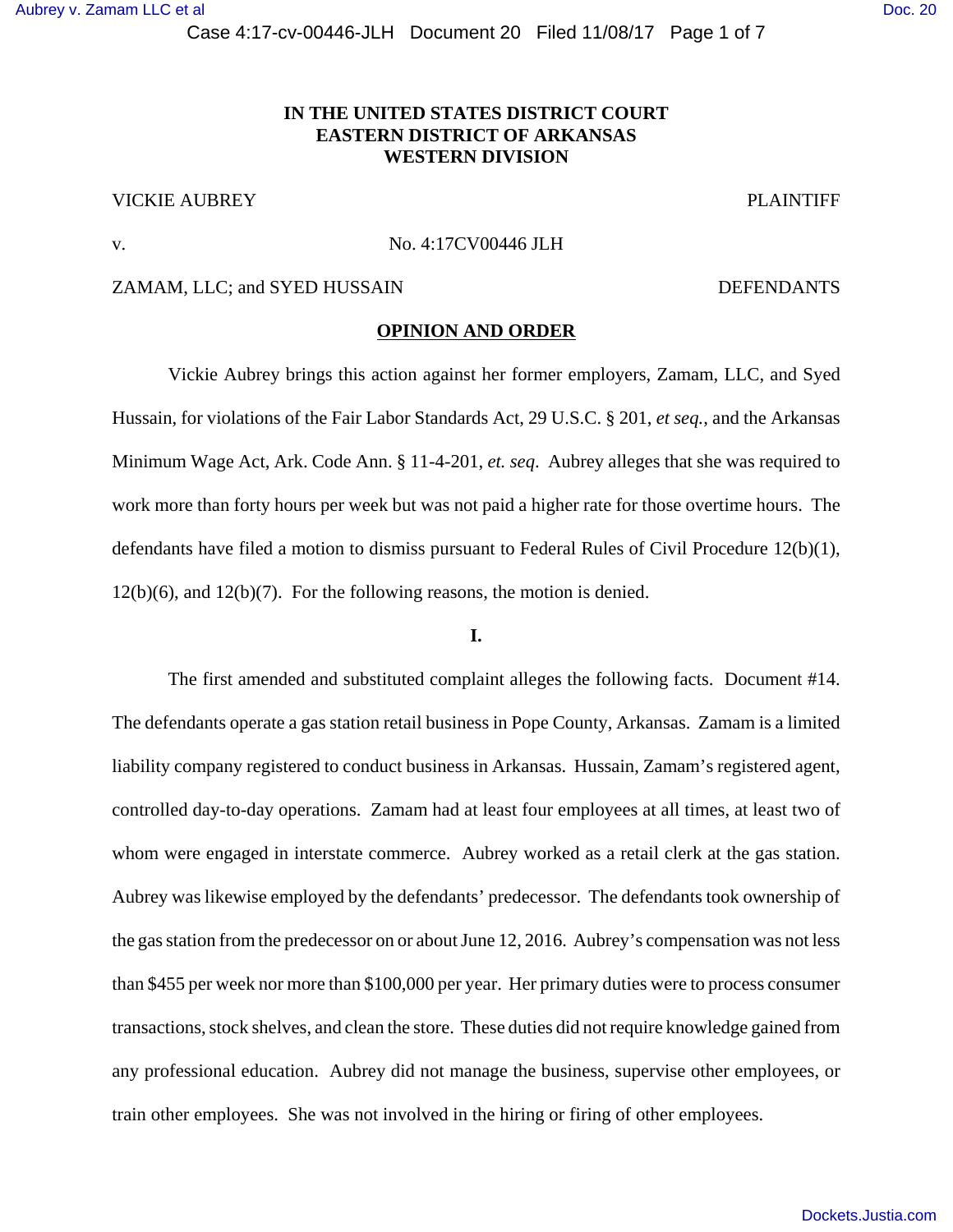# Case 4:17-cv-00446-JLH Document 20 Filed 11/08/17 Page 2 of 7

The defendants knew that Aubrey "always or almost always" worked in excess of forty hours per week because they required her to do so, but they did not pay her a higher rate for the excess hours. Around February or March of 2017, the defendants presented Aubrey's son with a receipt for payment of back wages, liquidated damages, employment benefits, or other compensation from the United States Department of Labor Wage and Hour Division. The defendants told Aubrey's son that he had to sign the receipt and receive the accompanying check on Aubrey's behalf. Aubrey's son signed the receipt and received a check made out to Aubrey in the amount of \$247.39. Aubrey's son gave the check to Aubrey and repeated to her the defendants' statements.

### **II.**

First, the defendants argue that this action must be dismissed pursuant to Rule 12(b)(1), which provides for dismissal based on a lack of subject-matter jurisdiction, because Aubrey's claims are mooted by a prior settlement. The defendants say that Aubrey voluntarily entered into a settlement of her claims under the FLSA in exchange for monetary payment, the amount of which was determined by the Department of Labor. Because Aubrey accepted the money and signed the Department of Labor receipt, which included a waiver of the right to bring suit, the defendants argue that her claims are moot and this Court lacks subject-matter jurisdiction. The FLSA provides in pertinent part that an employee who agrees to accept a payment for overtime compensation supervised by the Department of Labor waives her right, upon payment in full, to bring a private cause of action in court. 29 U.S.C. § 216(c)

But when an employer has grounds to believe that an employee executed a valid waiver, it should raise the waiver defense through a Rule 12(b)(6) motion or a Rule 56 motion, rather than a Rule 12(b)(1) motion. *See Flores v. ACT Event Servs.*, No. 3:14-CV-2412-G, 2015 WL 567960 (N.D. Tex. Feb. 11, 2015). Such a waiver "is a contract-based affirmative defense, and an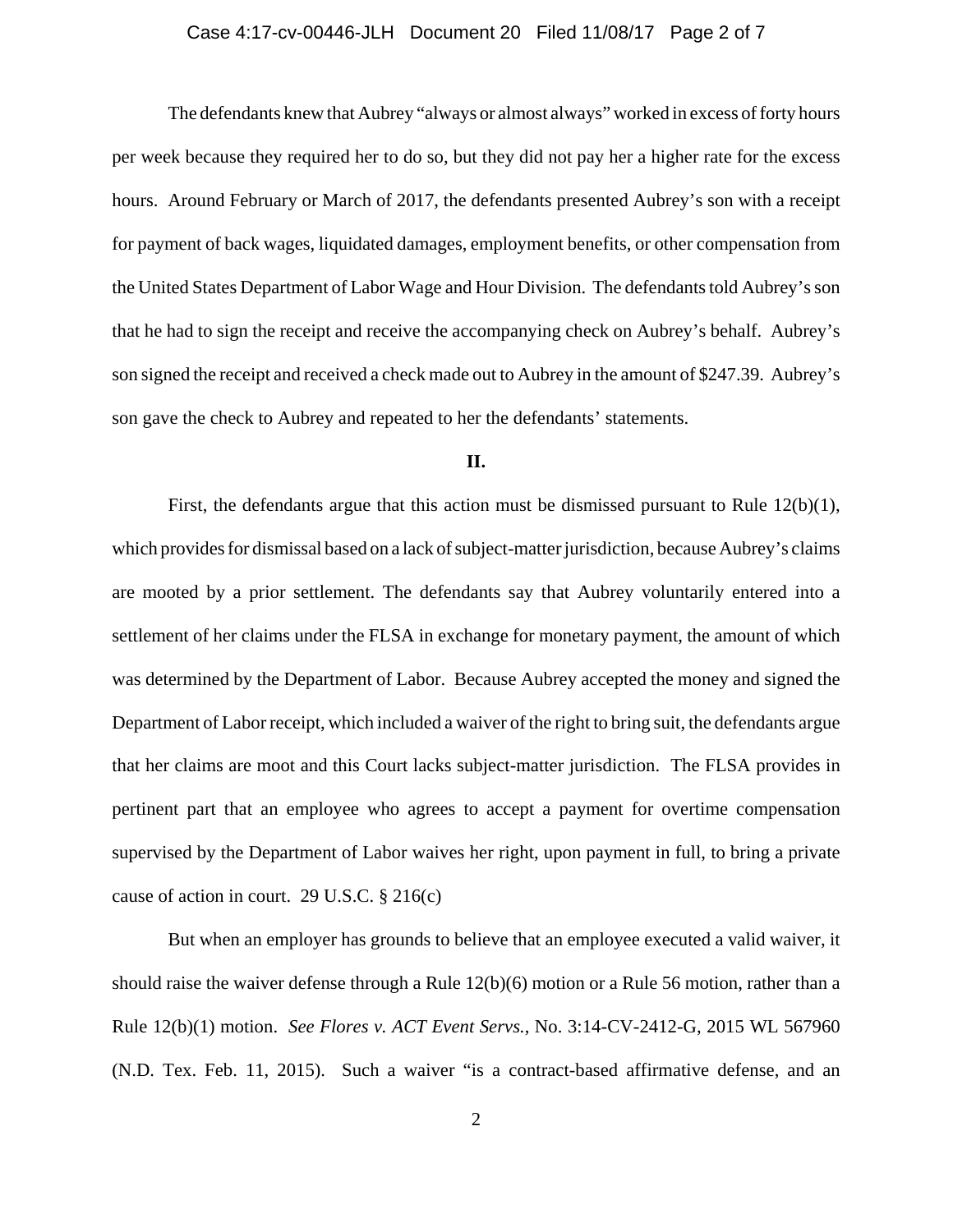#### Case 4:17-cv-00446-JLH Document 20 Filed 11/08/17 Page 3 of 7

affirmative defense does not strip a court of its subject-matter jurisdiction." *Downing v. Riceland Foods, Inc.*, 298 F.R.D. 587, 590 (E.D. Mo. 2014). The defendants' assertion that Aubrey's FLSA claims are barred under section 216(c) challenges the validity of the FLSA claims, rather than the court's jurisdiction over the subject matter. *See Arbaugh v. Y & H Corp.*, 546 U.S. 500, 511, 126 S. Ct. 1235, 163 L. Ed. 2d 1097 (2006) ("[W]hen Congress does not rank a statutory limitation on coverage as jurisdictional, courts should treat the restriction as nonjurisdictional in character."); *see also Min Fu v. Hunan of Morris Food Inc.*, Civ. No. 12-0587 (KM), 2013 WL 5970167, at \*4 (D.N.J. Nov. 6, 2013) (applying the rule in *Arbaugh* to 29 U.S.C. § 216(c)). Therefore, there is no basis for dismissal under Rule 12(b)(1).

### **III.**

Second, the defendants argue that the first amended and substituted complaint does not state a claim under the FLSA or the Arkansas Minimum Wage Act. They argue that a complaint must do more than allege that an employer failed to pay overtime. To survive a motion to dismiss under Rule 12(b)(6), a complaint must contain "a short and plain statement of the claim showing that the pleader is entitled to relief." Fed. R. Civ. P. 8(a)(2). Although detailed factual allegations are not required, the complaint must set forth "enough facts to state a claim to relief that is plausible on its face." *Bell Atl. Corp. v. Twombly*, 550 U.S. 544, 570, 127 S. Ct. 1955, 1974, 167 L. Ed. 2d 929 (2007). "A claim has facial plausibility when the plaintiff pleads factual content that allows the court to draw the reasonable inference that the defendant is liable for the misconduct alleged." *Ashcroft v. Iqbal*, 556 U.S. 662, 678, 129 S. Ct. 1937, 1949, 173 L. Ed. 2d 868 (2009). The Court accepts as true all of the factual allegations contained in the complaint and draws all reasonable inferences in favor of the nonmoving party. *Gorog v. Best Buy Co., Inc.*, 760 F.3d 787, 792 (8th Cir. 2014). The complaint must contain more than labels, conclusions, or a formulaic recitation of the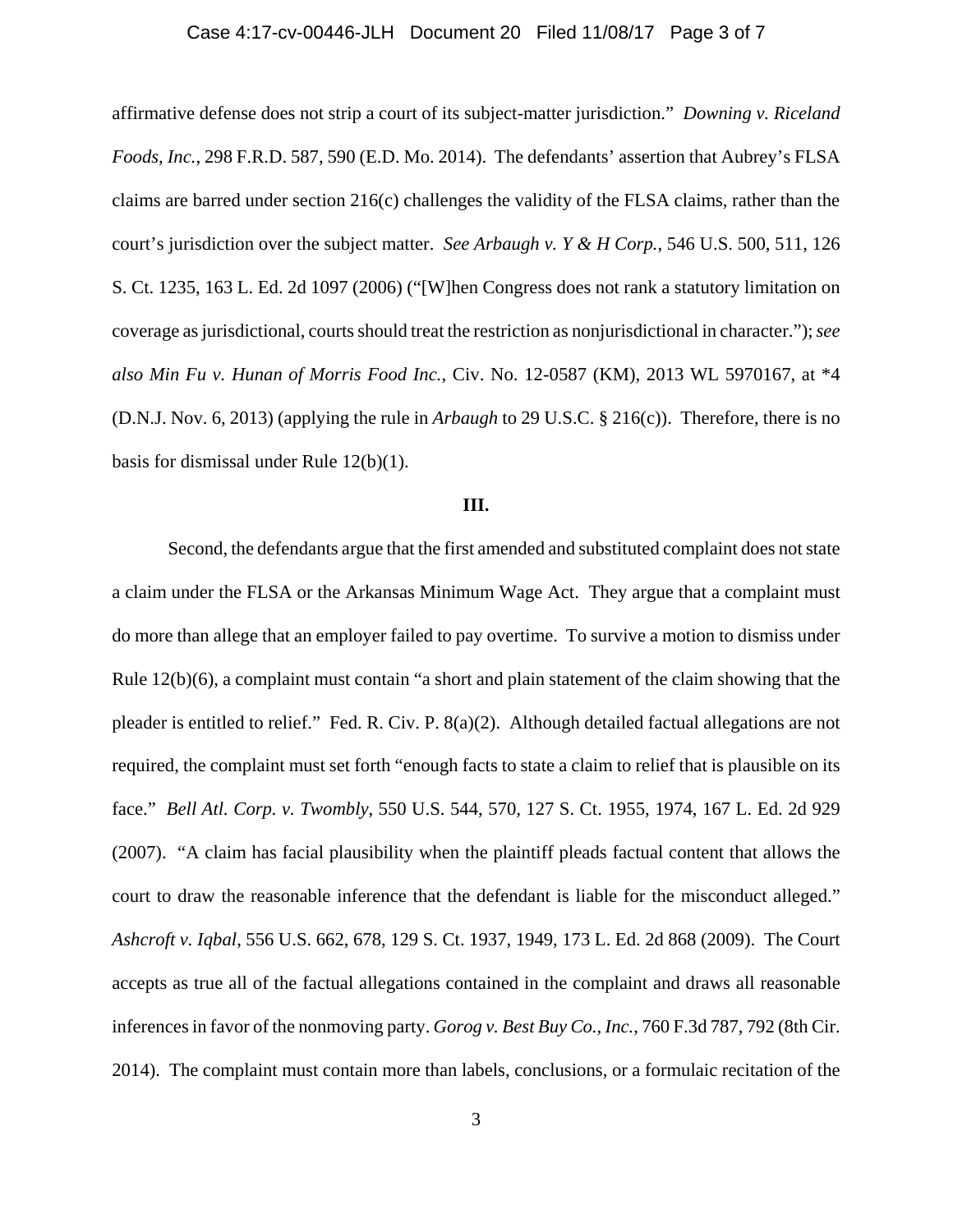#### Case 4:17-cv-00446-JLH Document 20 Filed 11/08/17 Page 4 of 7

elements of a cause of action, which means that the court is "not bound to accept as true a legal conclusion couched as a factual allegation." *Twombly*, 550 U.S. at 555, 127 S. Ct. at 1965.

The FLSA requires employers to pay non-exempt employees at overtime rates for time worked in excess of forty hours per week. 29 U.S.C. § 207(a).The Eighth Circuit has not addressed the level of detail required to plead a substantive cause of action for overtime violations under the FLSA, but it has recognized that other circuits have arrived at "somewhat variable conclusions." *See Ash v. Anderson Merch., LLC*, 799 F.3d 957, 962 (8th Cir. 2015); *Hall v. DIRECTV, LLC*, 846 F.3d 757, 777 (4th Cir. 2017); *cf. Davis v. Abington Mem. Hosp.*, 765 F.3d 236, 242-43 (3d Cir. 2014); *Landers v. Quality Commc'n, Inc.*, 771 F.3d 638, 644-45 (9th Cir. 2014); *DeJesus v. HF Mgmt. Servs.*, 726 F.3d 85, 88 (2d Cir. 2013); *Pruell v. Caritas Christi*, 678 F.3d 10, 13-15 (1st Cir. 2012); *Sec'y of Labor v. Labbe*, 319 Fed. Appx. 761, 763-64 (11th Cir. 2008).

Aubrey alleges that the defendants qualify as employers under the FLSA; she alleges that she was employed by the defendants; she alleges that her job duties involved interstate activity; she describes her job duties; she alleges that she was not paid more than \$455 a week nor more than \$100,000 a year; she alleges that she worked in excess of forty hours per week "always or almost always"; she alleges that the defendants knew she was working overtime because they were the ones requiring her to do so; and she alleges the defendants did not pay her at an overtime rate to compensate her for the excess hours. These factual allegations are enough to overcome a motion to dismiss claims under the FLSA. *See Drake v. Steak N Shake Operations, Inc.*, No. 4:14-CV-1535-JAR, 2015 WL 4425979 at \*2 (E.D. Mo. July 17, 2015); *Williams v. Cent. Transport Intern., Inc.*, No. 4:13-CV-2009 (CEJ), 2014 WL 1344513 at \*3 (E.D. Mo. Apr. 4, 2014). Because the FLSA and Arkansas Minimum Wage Act impose similar overtime requirements, and claims brought under parallel provisions of the acts should be interpreted similarly, the complaint adequately alleges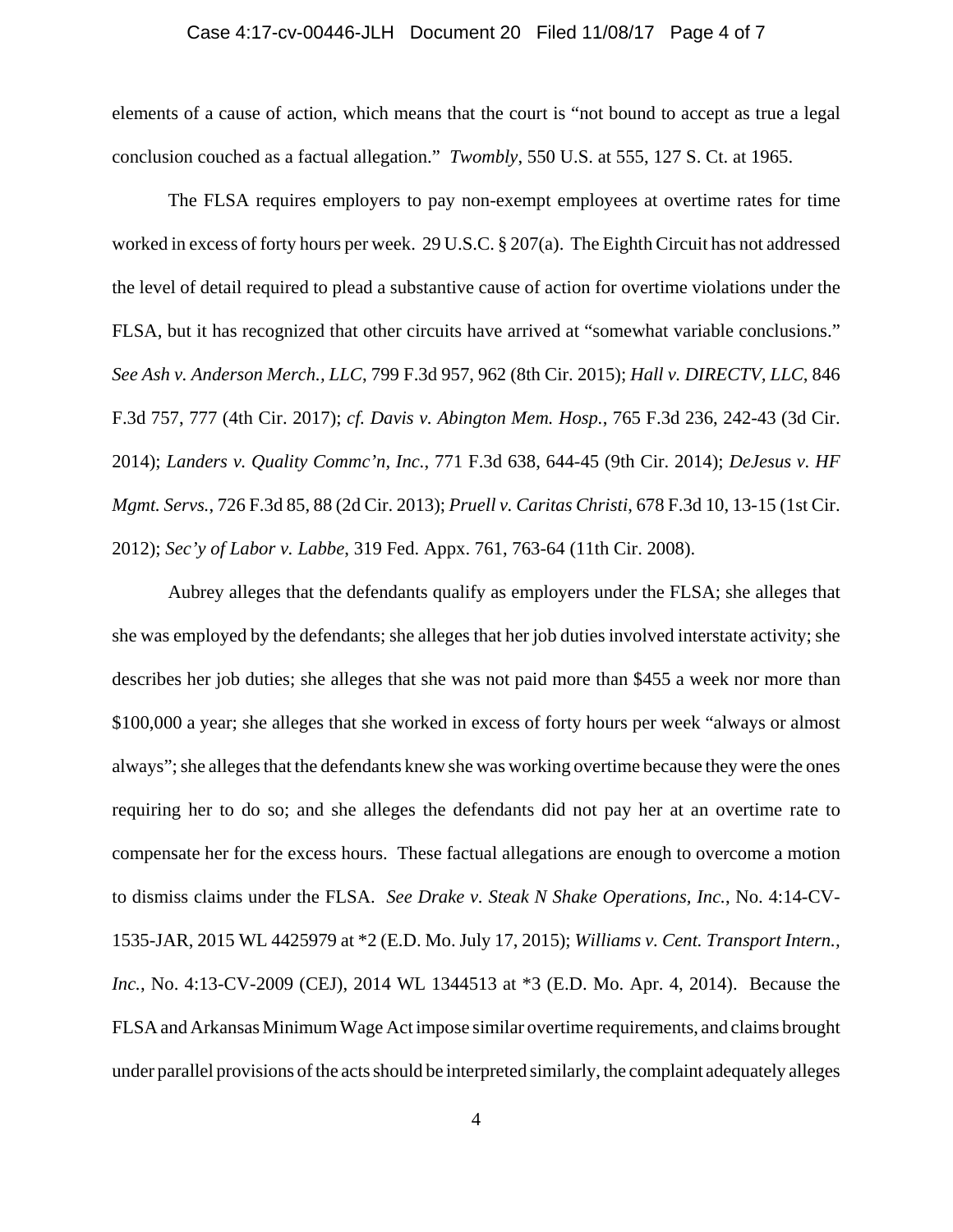#### Case 4:17-cv-00446-JLH Document 20 Filed 11/08/17 Page 5 of 7

a claim under the Arkansas act as well. *See Carter v. Primary Home Care of Hot Springs, Inc.*, 2015 WL 11120564 at \*1 (W.D. Ark. May 14, 2015); Ark. Code Ann. § 11-4-218(f).

In addition, the defendants argue that Aubrey's AMWA claim must be dismissed pursuant to Rule 12(b)(6) because it is duplicative of her FLSA claim and therefore preempted. Document #17 at 7-8.The Eighth Circuit has not addressed whether the FLSA provides an exclusive remedy for violations of its provisions. *See Montize v. Pittman Props. Ltd. P'ship*, 719 F. Supp. 2d 1052, 1055-56 (W.D. Ark. 2010). "[T]he FLSA does not generally preempt state law claims in a given case." *Bouaphakeo v. Tyson Foods, Inc.*, 564 F. Supp. 2d 870, 886 (N.D. Iowa 2008). Its savings clause specifically permits states to provide employees greater protections. 29 U.S.C. § 218(a). The AMWA provides no greater overtime protections than the FLSA; rather, the overtime protections it affords are equal to those afforded under the FLSA.*See Helmert v. Butterball, LLC*, 805 F. Supp. 2d 655, 663 n.8 (E.D. Ark. 2011).

The Fourth Circuit and district courts outside this circuit have held that the FLSA preempts state law claims when they are merely duplicative of FLSA claims. *See Anderson v. Sara Lee Corp.*, 508 F.3d 181, 193 (4th Cir. 2007) (collecting cases). Nevertheless, the State of Arkansas, mindful of the FLSA's status, has provided an additional remedy. Without a clear indication from Congress of its intent to preempt state law, this Court will follow the other district courts in this circuit holding that the FLSA does not provide an exclusive remedy for violations of its provisions. *See Montize*, 719 F. Supp. 2d at 1056 (holding that state law may offer an alternative legal basis for equal or more generous relief for the same alleged wrongs); *Cortez v. Nebraska Beef, Inc.*, 266 F.R.D. 275, 282-84 (D. Neb. 2010) (holding that FLSA did not preempt claim under Nebraska wage and hour laws); *Robertson v. LTS Mgmt. Servs. LLC*, 642 F. Supp. 2d 922, 927-28 (W.D. Mo. 2008) (holding that FLSA did not preempt claim under Missouri wage and hour laws); *Bouaphakeo*, 564 F. Supp. 2d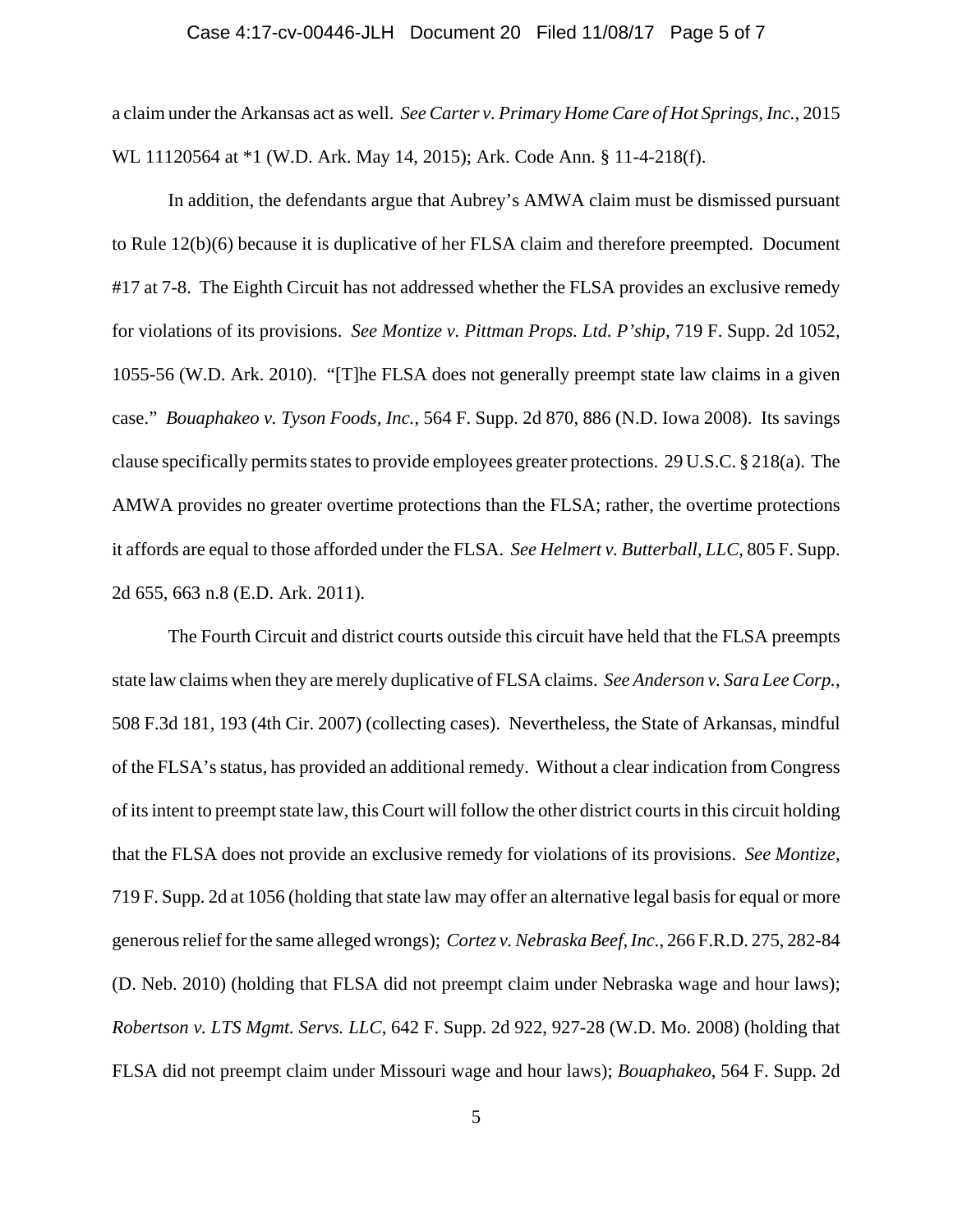#### Case 4:17-cv-00446-JLH Document 20 Filed 11/08/17 Page 6 of 7

at 886 (holding that preemption only occurs when the state law benefits are less than the FLSA benefits).Aubrey's AMWA claim is not preempted.

#### **IV.**

Third, the defendants argue that the complaint must be dismissed pursuant to Rule 12(b)(7) for failure to join a party under Rule 19. Aubrey alleges that the defendants are liable for their predecessor's failure to compensate her for overtime under the theory of successor liability, but Aubrey does not name the predecessor as a defendant. *See* Document #14 at 5, ¶¶ 29-35. Rule 19(a) defines a required party and Rule 19(b) provides factors for the Court to consider in order to determine whether dismissal is compulsory when it is not feasible to join a required party. Rule  $19(a)(1)$  provides that if feasible a party is required to be joined if:

(A) in that person's absence, the court cannot accord complete relief among existing parties; or

(B) that person claims an interest relating to the subject of the action and is so situated that disposing of the action in the person's absence may:

(i) as a practical matter impair or impede the person's ability to protect the interest; or

(ii) leave an existing party subject to a substantial risk of incurring double, multiple, or otherwise inconsistent obligations because of the interest.

Fed. R. Civ. P. 19(a). The defendants' predecessor is not a required party because the first amended and substituted complaint alleges that the defendants are liable for the predecessor's conduct.

Ordinarily, when a corporation sells all of its assets to another, the purchasing corporation is not responsible for the seller's liabilities unless the purchaser expressly or impliedly agrees to assume the obligations, the purchaser is a continuation of the selling corporation, or the transaction is entered into so that the seller can escape liability. *See, e.g.*, *Grand Labs., Inc. v. Midcon Labs.*, 32 F.3d 1277, 1281 (8th Cir. 1994). However, federal courts apply a federal common law